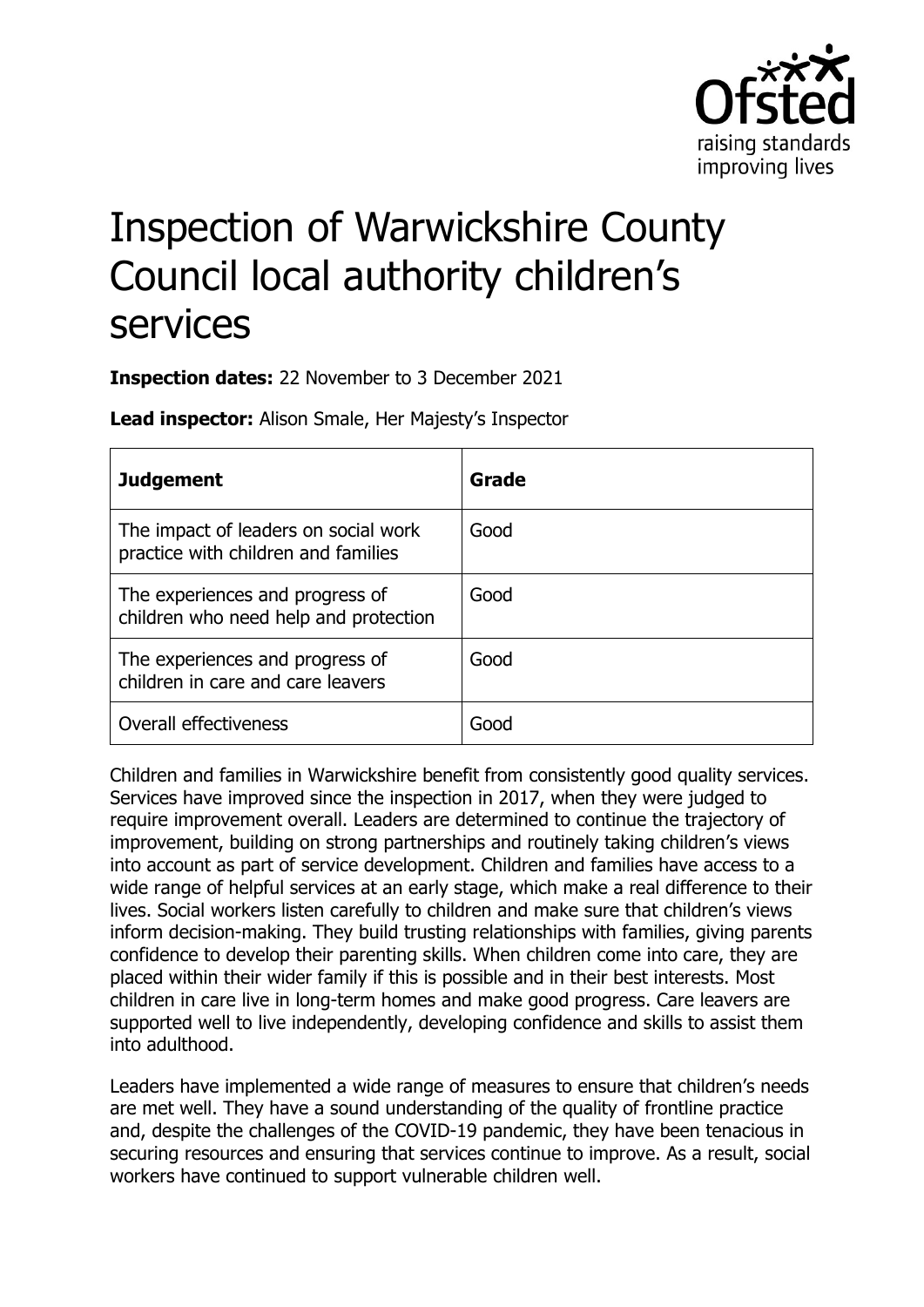

## **What needs to improve?**

- $\blacksquare$  The application of thresholds to escalate statutory involvement to a strategy discussion at the 'front door' when the criteria are met.
- Ensuring that plans routinely include timescales for action.
- Oversight and decisions for children in placements with connected carers that have not been approved.
- Achieving a consistently high quality of practice for disabled children.

## **The experiences and progress of children who need help and protection: good**

- 1. Children and families in Warwickshire benefit from a clearly defined and accessible early help offer, ensuring that they receive support services when needed. An integral part of this is the Family Information Service, which signposts families to services effectively and provides helpful information. When children's needs escalate, children are referred for a social work assessment.
- 2. Senior managers have strengthened the arrangements to manage contacts and referrals to ensure that they are timely and effective. The integrated front door, composed of three hubs, operates cohesively and efficiently, providing a clear structure for allocation and completion of work. Strong relationships with partner agencies ensure that information is shared and action agreed to support and improve the circumstances of children and families, such as an agreement with schools to provide children with counselling and preventative work around exploitation. Consent from parents to share information between agencies is sought when necessary.
- 3. Domestic abuse contacts are managed well through a daily triage meeting with the police and social care within the multi-agency safeguarding hub. Partner agencies consider a wide range of factors, such as the family history and the impact on the child, so that if patterns emerge, even if the risks are considered to be low, consideration is given to referring the family for early help support to prevent further escalation.
- 4. Managers provide clear direction and regular oversight to inform decision-making and planning. When serious safeguarding concerns arise, action is taken to ensure the immediate safety of children. In a small number of cases, strategy discussions were not held when there was a risk of significant harm. This resulted from a focus on working with the parent to achieve resolution, rather than full consideration of the potential risks to the child. For these children, information was shared, and safety plans put in place, but a subsequent review of any pattern of concerns would not highlight that the threshold of a risk of significant harm had previously been met.
- 5. Effective arrangements are in place to respond to concerns about vulnerable children out of office hours, following a significant increase in capacity in that service. A strong interface between out-of-hours services, partner agencies and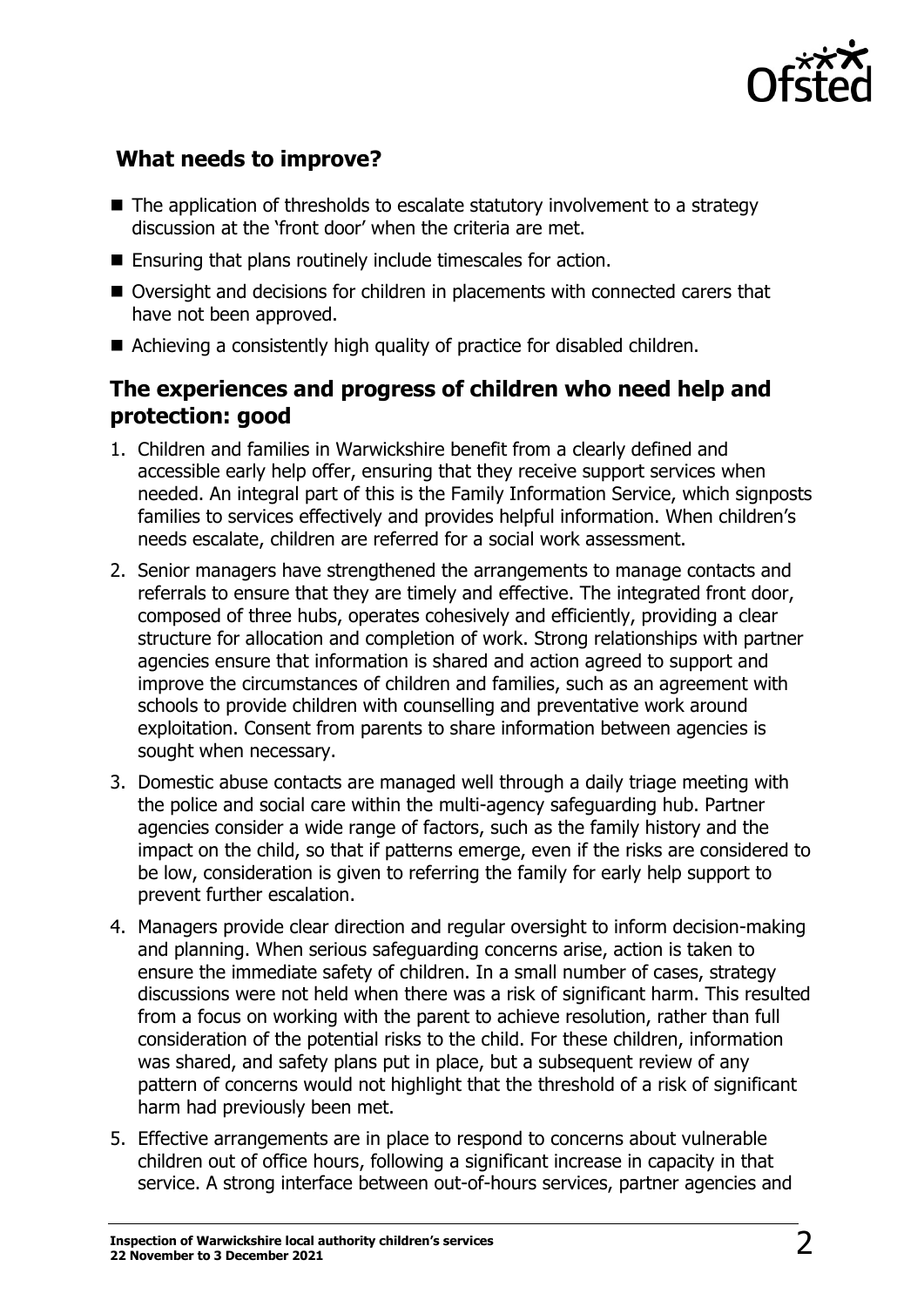

children's social care services ensures that information is readily available for daytime social workers to continue with further work.

- 6. Initial response teams complete comprehensive assessments for children, informed by research, and which consider any risks and concerns and their impact on children. Information from partner agencies strengthens overall analysis and planning. Children are actively involved and their views, along with those of their parents, inform the assessment. Direct help for families is offered if required, with a clear focus on achieving sustainable progress for children. Help given to families is proportionate to the level of need. Social workers are skilled at working with parents, and assessments include consideration of possible factors that may affect their capacity to change, such as disguised compliance.
- 7. Children and young people are made safer by effective multi-agency arrangements. When children are already in receipt of a service, the application of thresholds for holding strategy meetings and initiating section 47 (child protection) enquiries is appropriate. Meetings are well attended by partner agencies, enabling effective information-sharing that results in robust decisionmaking and actions. Section 47 enquiries are effective and timely, with clear recording of the rationale for next steps.
- 8. Multi-agency decision-making at initial child protection conferences is clear and child-centred. Partner agencies share information effectively, listening to the views of parents while maintaining a primary focus on the child. Independent chairs provide a clear evaluation of the concerns, needs and strengths, but timescales within the child's outline plan are not always specified.
- 9. Children in need and child protection plans evidence progress in meeting needs, and many children and families benefit from the wide range of support services and interventions available to them. These include the Different Futures project and the Caring Dads group, enabling parents to have insight into their behaviour and to establish more constructive relationships with their children. Generally, although plans are detailed and most are appropriately focused, too many actions lack timescales to monitor progress and to hold professionals and families to account.
- 10.Creative and regular direct work supports children to build trusting relationships with their social workers and family support workers. The voices of children are evident in plans. Children, young people and families have timely access to advocates. Social workers are sensitive to the diversity and culture of children and their families and have good access to interpreters if required.
- 11.Practice for disabled children is variable. Many children receive an effective service, with assessments and plans which reflect their complex needs and draw on information from all agencies involved. However, others do not have up-todate assessments or chronologies, which senior leaders recognise is due to higher workloads in this team. Social workers within the disabled children's teams are supported to complete direct work through specialist training. They each have kitbags with resources that support sensory engagement with children.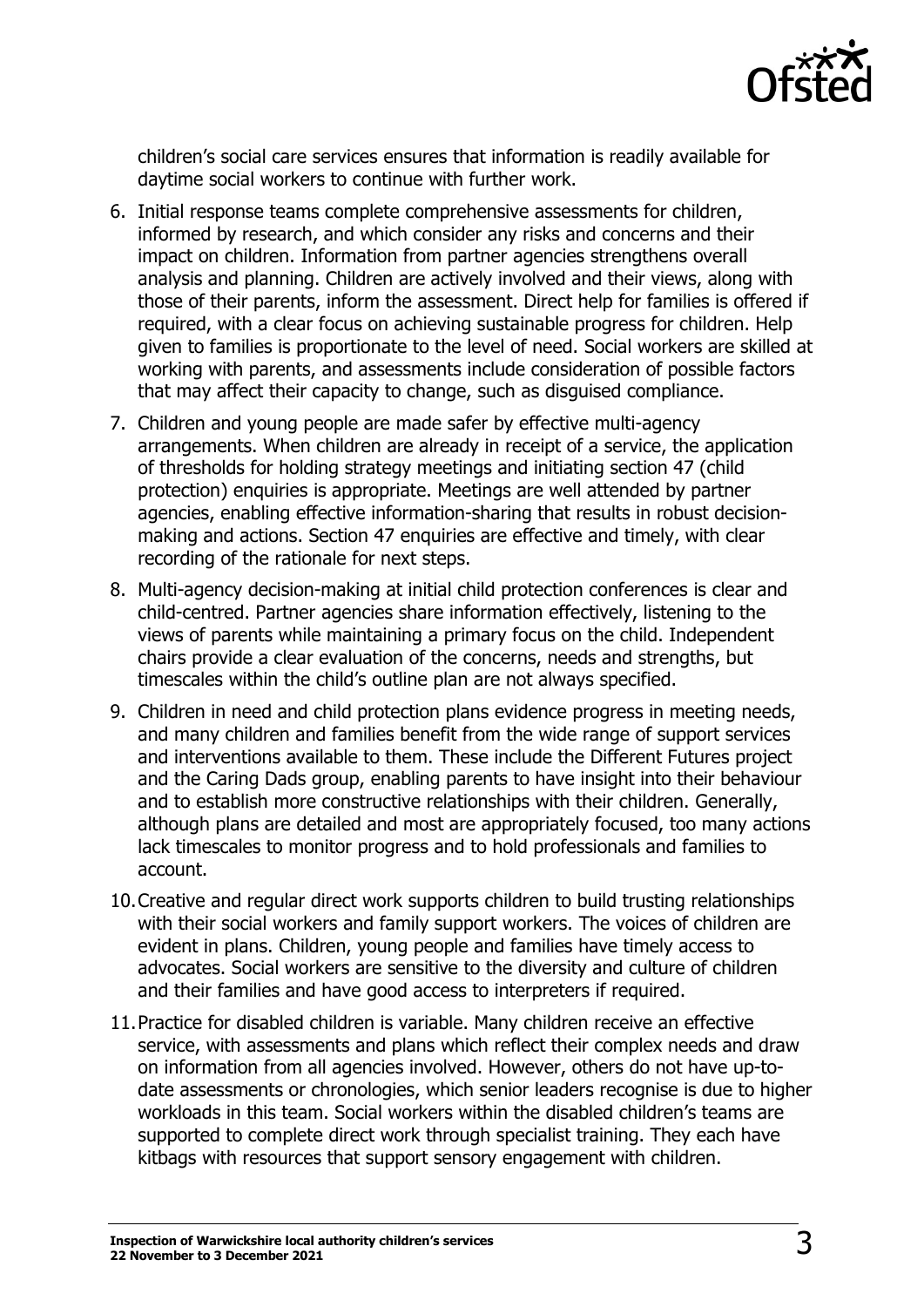

- 12.Skilled and experienced social work practitioners manage allegations against staff working with children. They exercise suitable professional curiosity to ensure that the management of allegations is robust. Clear recording processes support these practitioners to ensure that cases are tracked effectively to avoid delay.
- 13.Senior managers have good oversight of children subject to pre-proceedings activity. Early consideration of the pre-proceedings stage of the Public Law Outline takes place when children's circumstances are not improving. The decision-making panel closely tracks cases in pre-proceedings to minimise drift and delay for children. Practice in pre-proceedings is effective in diverting children from care; nearly half of the families at the pre-proceedings stage make sufficient changes in order to care for their child safely at home.
- 14.Checks on children missing education are robust and children are located as soon as possible. Senior managers have good oversight of electively home educated children, providing helpful guidance to families who take this route.
- 15.Children who are at high risk of exploitation are identified well and supported to enable risks to reduce. Return home interviews, when children have been missing from home, are thorough and highly child-focused, providing rich information to inform future work with children, and wider risk management.
- 16.Young people aged 16 to 17 years old who present as homeless receive good support. They are made aware of their rights regarding accommodation, through discussion with workers and literature that is written in user-friendly language, and they are supported to return to their families if it is safe to do so.

### **The experiences and progress of children in care and care leavers: good**

- 17.Decisions for children to come into care are timely, well considered and based on comprehensive risk assessments. Senior managers have effective oversight of these decisions. Social workers consider placing children within their wider family before placing them with foster carers. They consider children's needs well to ensure a successful match with foster carers. Brothers and sisters are placed together whenever possible. Care proceedings are initiated appropriately to safeguard children. Applications to court are supported by detailed assessments and effective plans to keep children safe. Independent reviewing officers (IROs) are engaged well in the formulation of final care plans.
- 18.Unaccompanied asylum-seeking children come into care appropriately and benefit from a specialist service. Senior managers have responded swiftly to accommodate an increasing number of unaccompanied asylum-seeking children, who were originally believed to be adults and placed by the Home Office in local hotels. Social workers acted with compassion and care to assess these children and to ensure that they were placed in suitable accommodation and their immediate needs met quickly.
- 19.Despite variability in written plans, children make positive progress in care. Stronger plans are more detailed, individually tailored to address emerging needs and to enable the child's permanence plan to progress. Others lack sufficient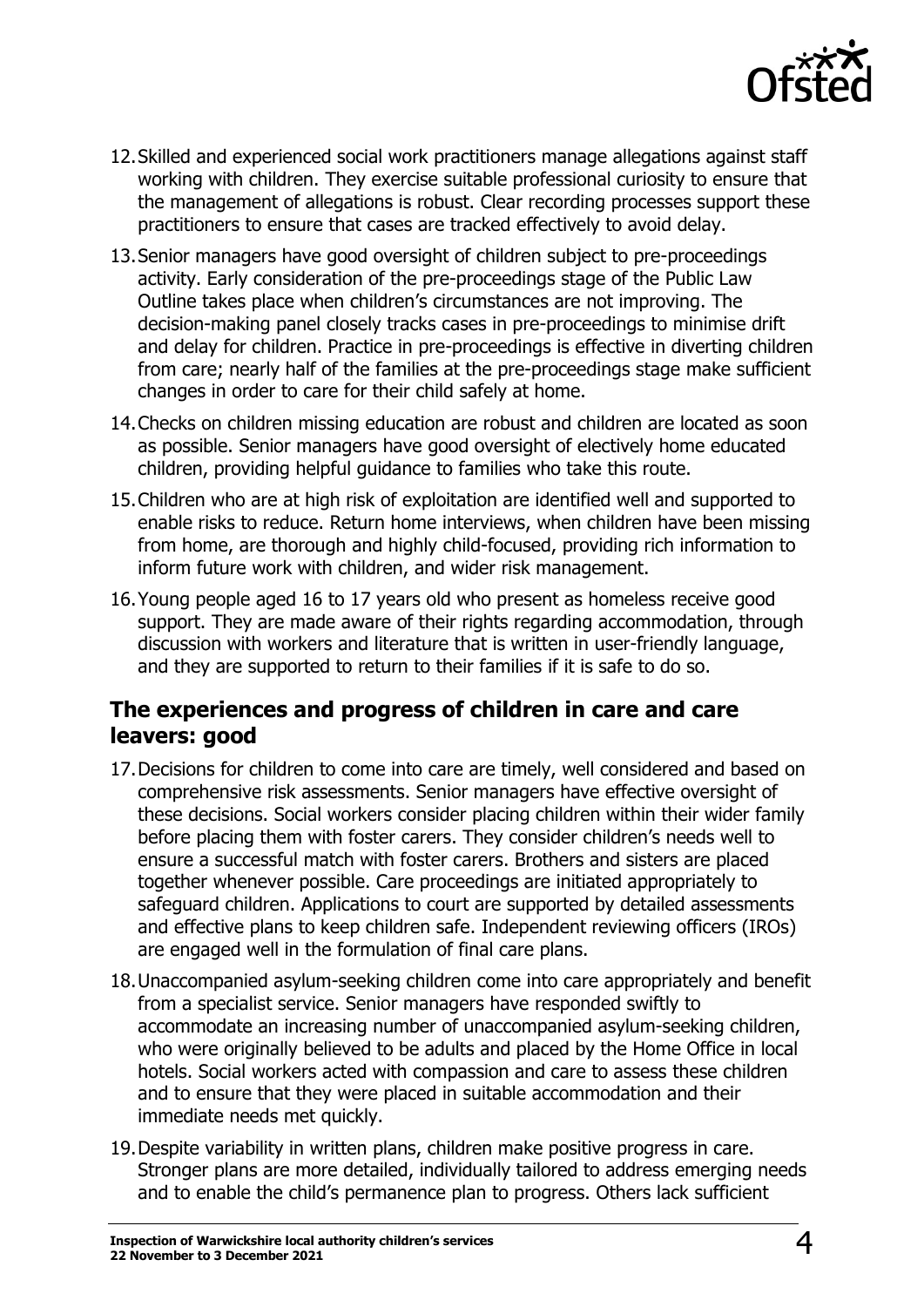

detail for individual children to enable professionals to fully understand their needs. Some plans contain many actions but without clear timescales, meaning that there is limited sense of prioritisation or accountability for professionals.

- 20.Children who return home to their parents do so safely as a result of purposeful work, both before and after reunification. This is assisted by specialist services that have been established by senior leaders, such as the systemic family therapy team and the 'STAY' adolescent team. For those children who are at home on statutory orders, their care plans are actively reviewed to secure permanence at the earliest opportunity.
- 21.Children benefit from regular review of their care plans, called All About Me meetings. Social workers prepare an up-to-date assessment prior to the review to help to inform decision-making. Children participate in their reviews and some are proactively supported to contribute to or chair their meetings. Children have access to independent advocates who actively seek their wishes and feelings and support them in meetings if appropriate. Since the onset of the COVID-19 pandemic, reviews have been held online. Following feedback from children, practice is moving towards a hybrid model, although individual consultation with children about their views on this is not sufficiently clear on files. IROs write clear letters to children to explain what was agreed at the meeting. This helps children to understand the decisions made about them while in care. Actions are specific to children's needs but do not consistently include timescales.
- 22.Effective life-story and direct work is undertaken with children to help them to understand their histories. A specialist team has been established, which is helping many children to create life-story books. Social workers know their children well and have developed positive relationships with them. Social workers have meaningful discussions with children about plans and their future, with good use of direct work tools to understand children's wishes and feelings.
- 23.Children in care who are at risk of exploitation or go missing receive an effective response, with partner agencies taking a shared responsibility for actively supporting children and taking protective action when necessary. Return home interviews with children are timely, child-focused and skilfully undertaken, helping to understand and reduce further risk.
- 24.The health needs of children are well considered in assessments, plans and reviews. For some children, there are delays in receiving appointments for their health assessment. However, physical health needs and immunisations are addressed quickly through universal services. While initial child and adolescent mental health services (CAMHS) assessments are mostly completed in a timely way, children wait too long for specialist interventions. Additionally, 16- to 17 year-old children in care and care leavers cannot easily access formal mental health assessment and support from either CAMHS or adult mental health services. Workers try to bridge this gap by accessing specialist voluntary and private sector services for counselling, but there is a gap in bespoke mental health support, which means that some children with specific mental health needs wait too long for help.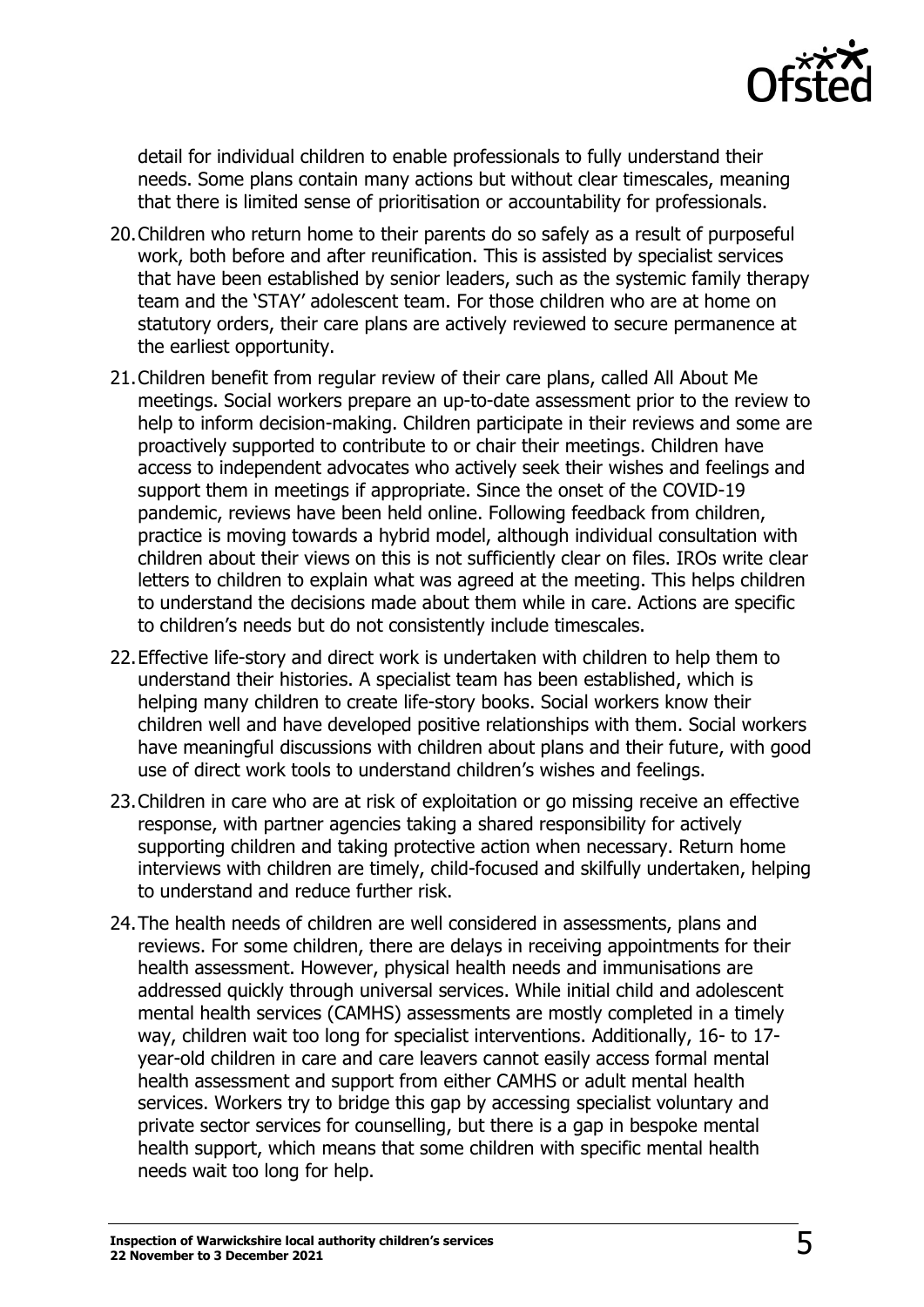

- 25.The virtual school works well with its partner schools to secure good-quality education for children in care. Staff at the virtual school take timely and effective action to improve pupils' academic outcomes, attendance and behaviour. Most children, since coming into care, make good gains in their learning from their starting points. When a young person experiences difficulty, staff at the virtual school intervene quickly and provide effective support. However, careers guidance is variable and not consistently strong. Senior leaders have a plan to address this. The quality of personal education plans is typically good and sets out the provision that pupils need.
- 26.Children benefit from stable, long-term placements which meet their needs and help them to make positive progress in their lives. Most children are placed within the county, but the minority placed out of the area live in homes or settings that are well matched to their needs. This includes disabled children and those in residential care. Disabled children in care are usually supported to remain in placements which meet their needs into adulthood. However, for some of these children, transition planning is neither clear nor timely and this creates additional anxiety for them and for their carers.
- 27.Introductions for children to their adoptive families are well considered and carefully planned at a pace that is right for the child. A range of direct work tools are used effectively to complete life-story work and books for children with a plan for adoption. This means that children have a full understanding of their life histories and the decisions that have been made to afford them permanence.
- 28.Children are supported to live with extended family members whenever possible and if it is in their best interests. Viability assessments are completed to inform initial placement decisions and to ensure that arrangements are safe for children, which are then followed up with comprehensive assessments. For children on care orders living with family, social workers proactively support carers to seek special guardianship orders (SGOs) to promote family life and to reduce unnecessary social work interventions. Senior leaders have invested in additional SGO support within Warwickshire. This has strengthened opportunities for permanence for children.
- 29.A very small cohort of children live with family members who do not wish to be assessed, or who have withdrawn from or been unsuccessful in being approved as a connected carer. While most of these children make progress and the placements are approved by the court, it is not sufficiently clear what action is being taken by senior managers to increase support to these children while they live in such placements.
- 30.Assessments of foster carers are clear and analytical. Thorough scrutiny of assessments enables the fostering panel to make informed recommendations about suitability. Once approved, foster carers are well supported by suitably qualified staff. This is further enhanced by a comprehensive training programme that enables foster carers to understand and respond to children's individual needs. Senior managers have implemented alternative, online options in all elements of the service to prevent delay and isolation of applicants and foster carers in response to COVID-19.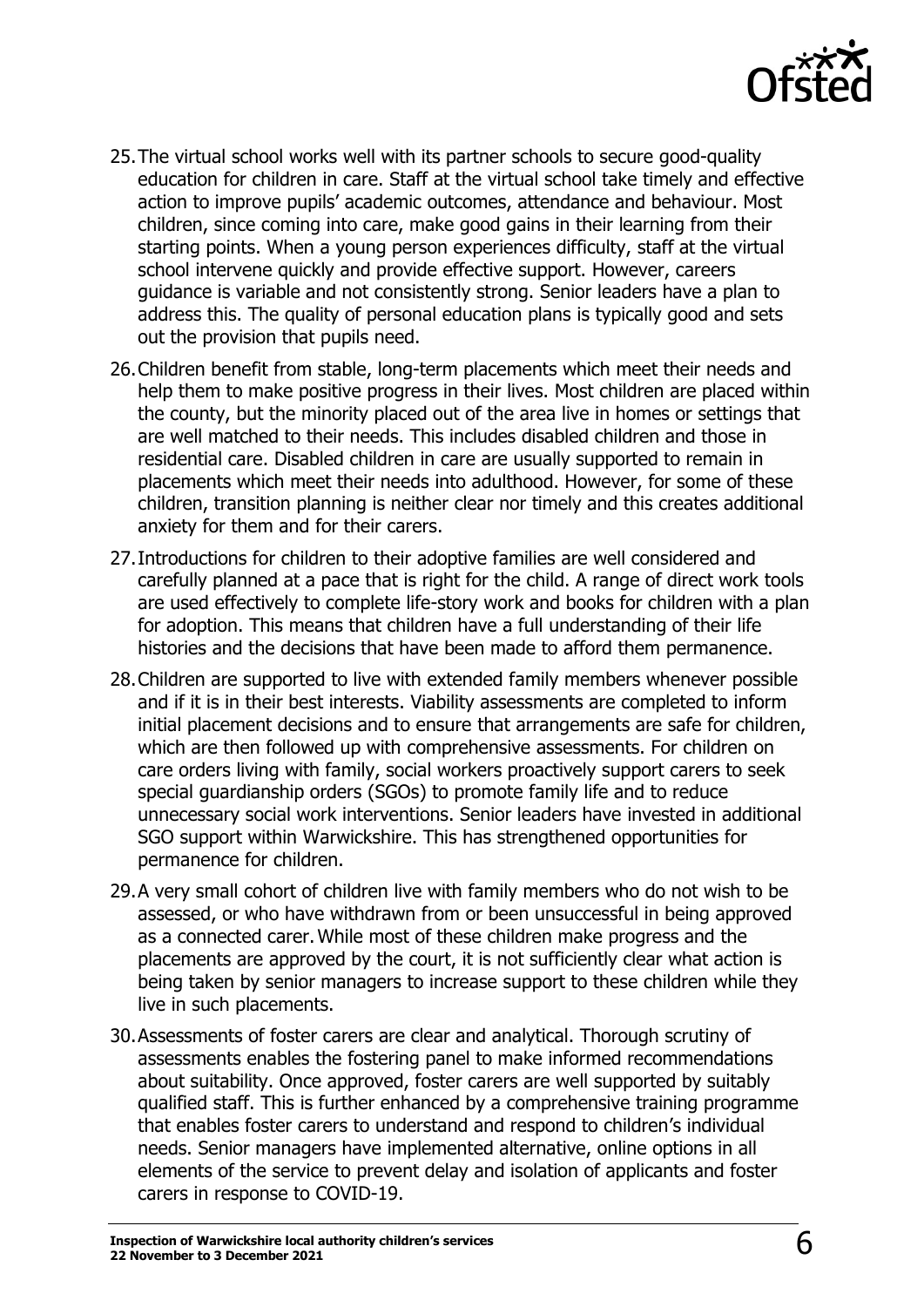

- 31.Warwickshire is the host authority for the regional adoption agency. Strong quality assurance processes, operating in conjunction with the authority's own internal monitoring systems, provide regular opportunities to reflect on and develop practice. This supports positive outcomes for children and adopters.
- 32.Care leavers benefit from a recently reviewed comprehensive care leaver offer. Once personal advisers begin working with care leavers when they are aged 17 years old, they provide committed, consistent and purposeful support. They form positive relationships which help the young people to feel valued and to develop skills and confidence to assist their maturation into adulthood.
- 33.Personal advisers supporting unaccompanied asylum-seeking children and young people demonstrate insight into the experiences and trauma that they have endured. Placements are well matched, offering the support needed for the child or young person to begin to establish themselves. The children and young people are supported to develop friendships and to become involved in community activities. Many have experienced considerable trauma and there are significant delays for them in accessing formal mental health assessments and treatment. Personal advisers are creative in plugging this shortfall by seeking alternative specialist services.
- 34.Care leavers are offered appropriate education, training or employment opportunities and they are supported to succeed. When care leavers are not in education, employment or training, personal advisers are proactive in supporting them into education or career pathways. Some care leavers have made a great success of apprenticeship opportunities within the council and have gone on to secure permanent jobs. They have also become articulate, powerful advocates and role models for the wider care leaver community.
- 35.The vast majority of care leavers live in suitable and safe accommodation. However, the quality and availability of accommodation are variable. Young people receive practical and emotional support that enables them to develop their independence skills. When necessary, intensive support is provided, and some care leavers access a comprehensive pre- and post-tenancy training programme via the National House Project. The House project successfully supports young people to maintain their tenancies and live independently, which is valued by young people. A relatively small number of care leavers 'stay put' with their foster carers. Despite the increase in allowances for 'staying put' carers, there are financial barriers to young people staying with carers, who are sometimes deterred by the sharp reduction in financial support, thereby continuing to limit access to the continuity of care this affords young people.

### **The impact of leaders on social work practice with children and families: good**

36.Senior leaders have developed a culture and an organisational ethos that value children and families and they aspire to do the very best for them. The strengths and relationship-based social work model is embedded, with actions taken to improve services and practice having a tangible impact for many vulnerable children in Warwickshire. Senior leaders recognise that while working to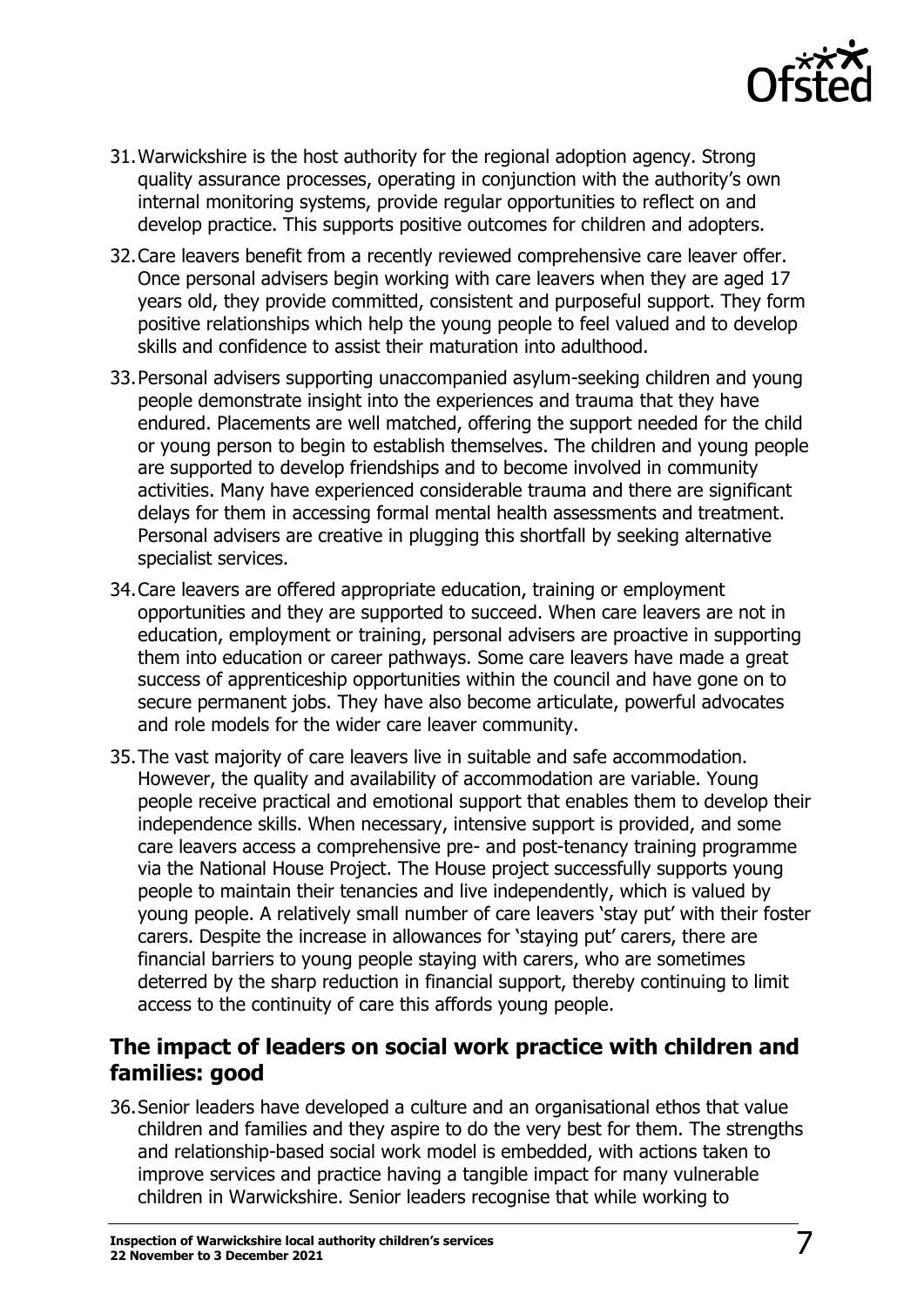

transform and improve services, some aspects of practice need to improve more quickly, such as threshold decision-making at the front door, the quality of plans for children and access to specialist mental health services. They have been proactive in developing detailed insight and knowledge about gaps in service provision and they have embraced practice models to address needs and to develop more effective services for children. There are numerous examples of how services have been strengthened, or new types of services introduced, across all areas of practice, that have provided tangible benefits to children and their families.

- 37.Leaders have responded determinedly to the challenges brought about by the pandemic and the increase in the numbers of unaccompanied asylum-seeking children, to do what is best and right for children.
- 38.Senior leaders, including the director of children's services, the chief executive, leader and lead member, listen and learn from children, staff and carers when planning service development. The corporate parenting panel challenges senior managers and partners, and enables the voices of children to be heard. The children in care council and care leaver forum are influential groups that have contributed to the development of many services and policies, including the service structure.
- 39.Strategic partnership working is strong. Leaders are actively engaged in a range of partnerships which have taken forward integrated approaches to early help, the front door, child exploitation and work with the courts to develop new protocols, for example to strengthen opportunities for earlier discharge of care orders for children at home with parents.
- 40.Leaders understand the organisation well. Their comprehensive self-evaluation is accurate and reflects the areas for improvement identified during the inspection. Leaders benefit from a comprehensive array of performance information and quality assurance activities. Leaders had already identified the areas for improvement and have appropriate plans in place.
- 41.Supervision varies in quality. Social workers themselves find supervision and group team discussions helpful, enabling them to reflect on their practice. In teams where supervision is stronger, social workers benefit from reflective discussions, with actions from previous sessions followed up. In other teams, supervision records indicate limited discussion, and actions on casework do not align sufficiently with the child's plan. Leaders are already taking action to improve the quality of supervision.
- 42.Social workers benefit from a range of training opportunities which support improved practice and link to the practice model. Staff enjoy working for Warwickshire. They are positive about the impact of changes made to improve the service and how well this has been managed. Good practice and success are celebrated in Warwickshire, both through internal awards such as the apprenticeship of the year, the chief executive award won by the initial response team and strengthening families, as well as external awards.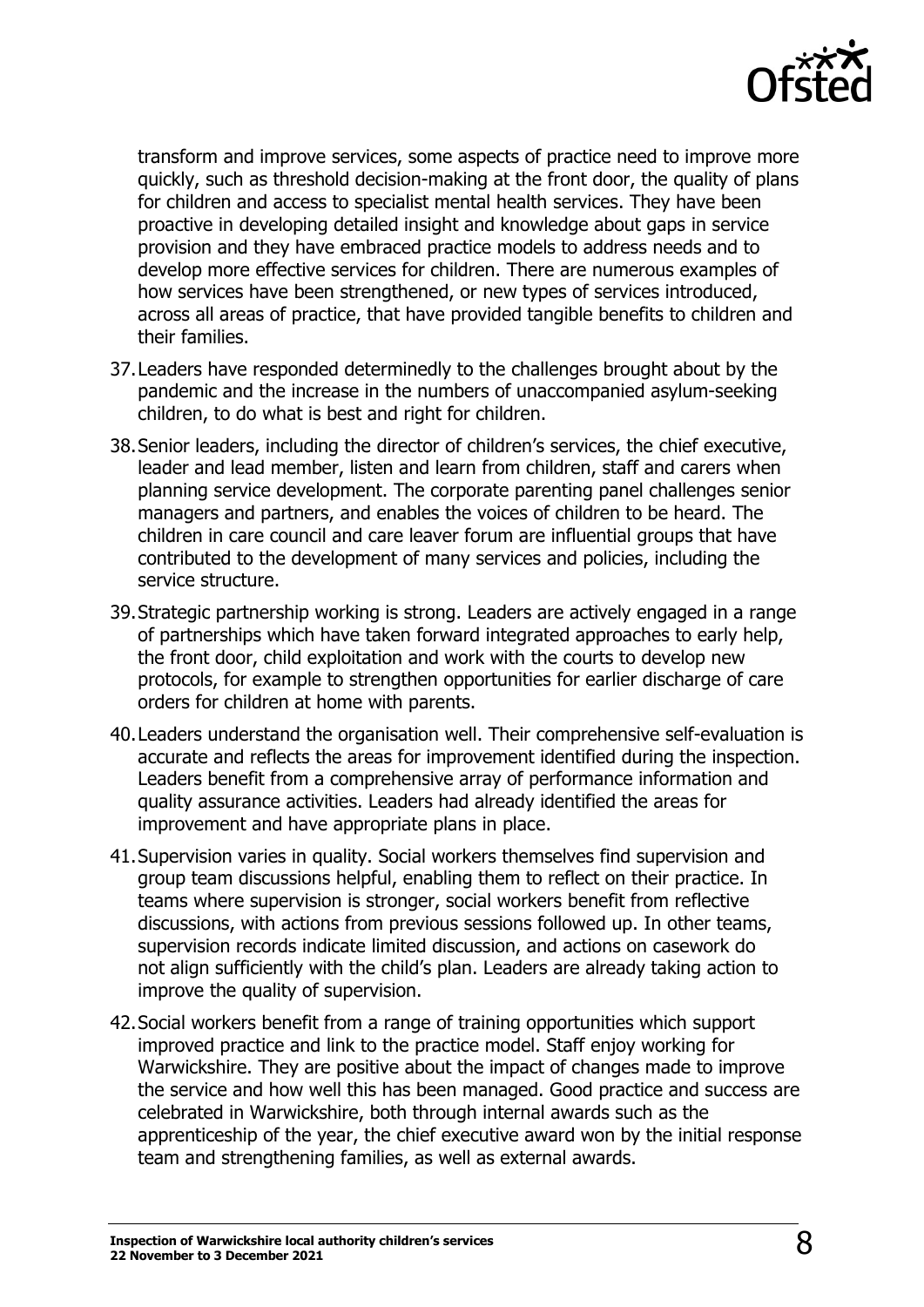

43.Workloads are manageable, enabling social workers to have the time to work effectively with children and families. Caseloads have reduced, despite increased demand for services, in part by increasing the number of social workers above those within the authority's structure to ensure that children receive good services.